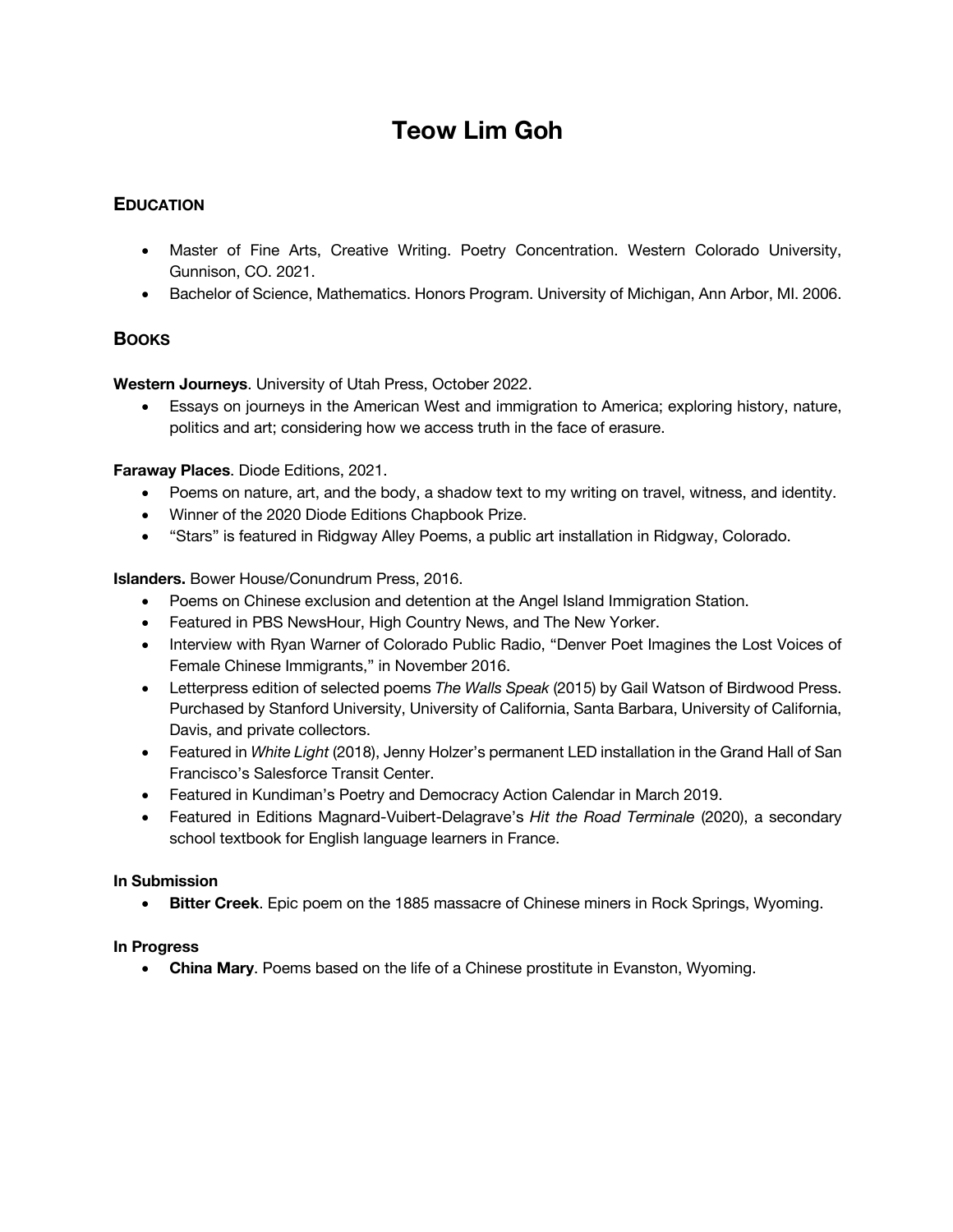# **MAGAZINE AND JOURNAL PUBLICATIONS**

## **Poetry**

*Bitter Creek*

- "Chinese Camp," "Housekeeping," Beloit Poetry Journal. Forthcoming.
- "Chinatown Burning," The Georgia Review. Summer 2022.

## *China Mary*

- Ten Poems with Introduction: "During her time," "The other day she said I stole," "I walk down to the sea alone," "In the day I sew," "In the next room," "I didn't talk for years after I left the house," "Last winter the first train arrived in town," "A man from San Francisco," "In the Comstock," "Our early months in Park City," Nailed Magazine. May 2020.
- Five Poems: "Down by the river," "Some nights I wonder how I got here," "The tracks run along the river," "Black clouds blanket the evening sky," "Maybe I can never leave," Queen Mob's Teahouse. June 2019.
- Five Poems: "Three weeks on the boat," "San Francisco," "Men tell me that I'm beautiful," "I hear that in villages along the shores," "The other girls here hardly talk," Entropy. December 2018.
- Five Poems: "They say I am a lucky girl," "Men sail across the sea," "Some men just want to talk over," "There is a man who comes to me," "I'm alone in my bed," Diode Poetry Journal. Volume 10, Issue 3, October 2017.

## *Faraway Places*

- "Split," "Looking at the Sky," "Open Road," "Birdsong," "Autobiography," Rigorous. Volume 3, Issue 3, July 2019.
- "Desert Notes," "January," "Rainforest," Unlikely Stories. March 2019.
- "Petals," Rogue Agent. Issue 48, March 2019.
- "Passages," The Common. Issue 15, April 2018.
- "At the Zoo," "Faraway Places," Tinderbox Poetry Journal. Volume 5, Issue 1, March 2018.
- "Archives," The Offing. February 2018.
- "Mirage," The Scofield. Issue 3.1, Winter 2018.
- "After the Storm," "Ascent," "At the Sea," The Collapsar. August 2016.
- "Black Orchid," Tinderbox Poetry Journal. Volume 2, Issue 6, April 2016.
- "Butterfly Pavilion," "In the Woods," "Stars," The Toast. September 2015.
- "Cottonwoods," Open Letters Monthly. September 2015.
- "Island," Watershed Review. Volume 37, No 1, Spring 2015.

#### *Islanders*

- "Paper Son," Winter Tangerine Review. Volume 5, March 2016.
- "In a Wooden Building," "The Waves," "The Walls Speak," "On the Boat," "Virtue Exam," PANK. Issue 9.12, December 2014.
- "Off the Record," Poecology. Issue 4, August 2014.
- "Daydreams," Pilgrimage Magazine, Labor Issue. Volume 38, Issue 1. May 2014.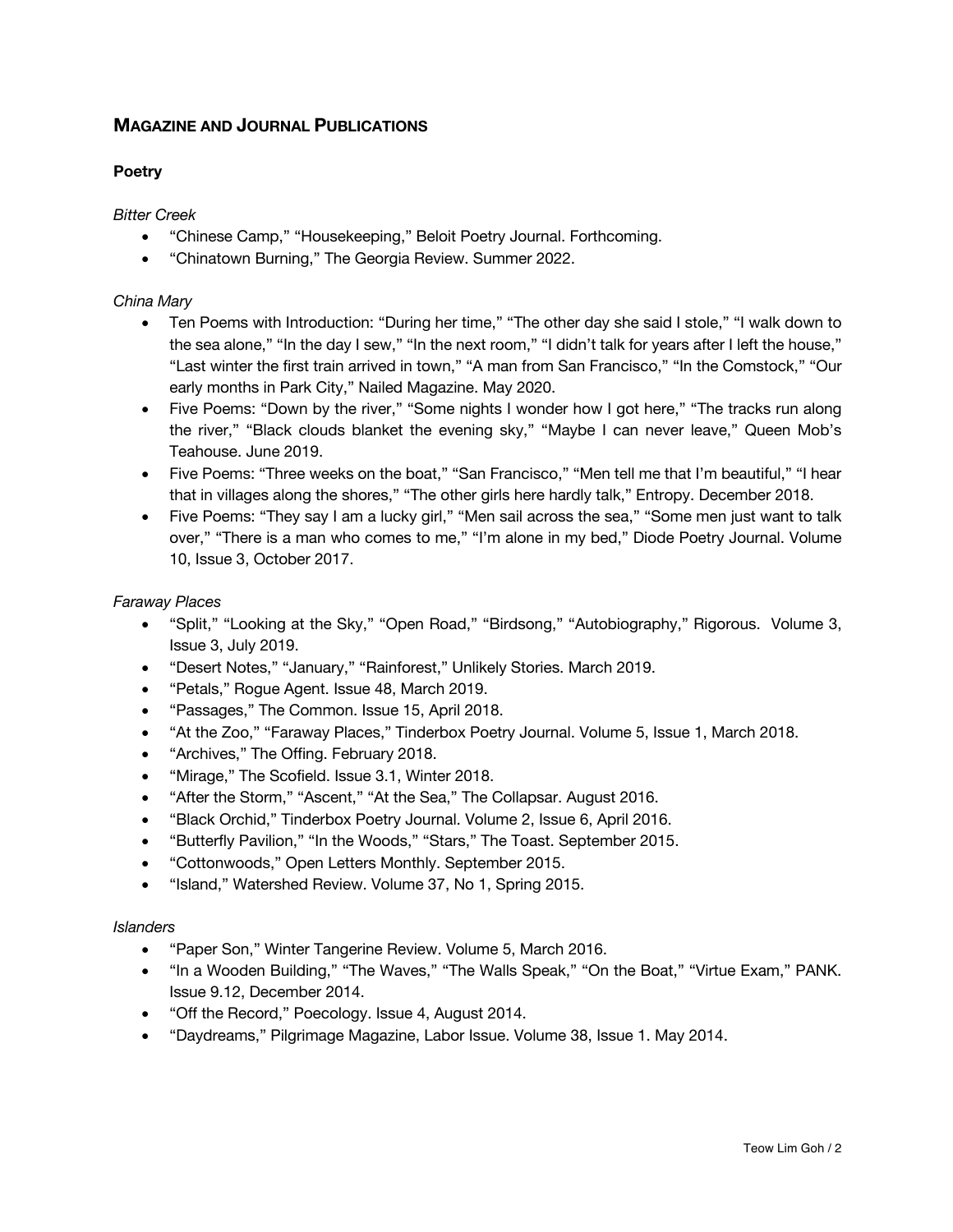## **Essays**

• "On Cat Pictures," Los Angeles Review of Books. January 2022.

#### *Western Journeys*

- "The Ghosts of Bitter Creek," The Georgia Review. Summer 2022.
- "Home Lands," About Place Journal. Volume VI, Issue III, May 2021.
- "The Dehumanizing Politics of Likability," Los Angeles Review of Books. August 2019.
- "Borders and Citizens," Catapult. February 2017.
- "On Tenacity," Literary Hub. January 2017.
- "Flowers of Prison: Ai Weiwei on Alcatraz," Open Letters Monthly, March 2015.
- "The Ideology of Paradise," Guernica. June 2014.
- "Ascent," Papercuts. Volume 12, January 2014.
- "Split," Guernica. March 2014.
- "The Stories that Bind Us," The Philadelphia Review of Books. December 2013.
- "At the Ruins," The Philadelphia Review of Books. October 2013.
- "The Dream of the Golden Mountain," The Philadelphia Review of Books. September 2013.
- "Footsteps on the Sea," The Philadelphia Review of Books. August 2013.
- "Hollywood Pilgrims," The Rumpus. August 2013.
- "The Subjective Passions," The Philadelphia Review of Books. July 2013.
- "A Memory of Hills," The Philadelphia Review of Books. June 2013.
- "Lost and Found: On Kate Zambreno's *Heroines*," The Philadelphia Review of Books. May 2013. Reprinted in Down and Out, July 2013.
- "Coastlines," The Common Online. May 2013.
- "Western Journeys," The Philadelphia Review of Books. April 2013.
- "The Road Home: On Christo and Jeanne-Claude's *Over the River*," Open Letters Monthly. March 2013.
- "Firecracker," The Rumpus. March 2013.
- "The Last Poems I Loved: The Angel Island Poems," The Rumpus, January 2013.
- "The Last Book I Loved: Storming the Gates of Paradise," The Rumpus. June 2012.
- "At the Ponds," Pilgrimage. Volume 36, Issues 2/3, January 2012.

## **Literary Criticism**

- "The Veritable Ocean: Ideas of Nature in Wallace Stevens," The Dark Horse. Issue 45, Summer 2022.
- "White Spaces of Myth: Three Approaches to the Unsayable," The Critical Flame. Issue 69, December 2021.
- "A Lifetime of Song: On Rita Dove's *Playlist for the Apocalypse*," Los Angeles Review of Books. November 2021.
- "Stones of Witness: On Carolyn Forché's *In the Lateness of the World*," The Critical Flame. Issue 66, March 2021.
- "Love You I Must: Dudley Randall and the Ballade Tradition," The Writer's Chronicle. Volume 53, Number 3, February 2021.
- "Measuring a Void: On Robert Frost's 'Acquainted with the Night'," The Dark Horse. Issue 42, Autumn/Winter 2020.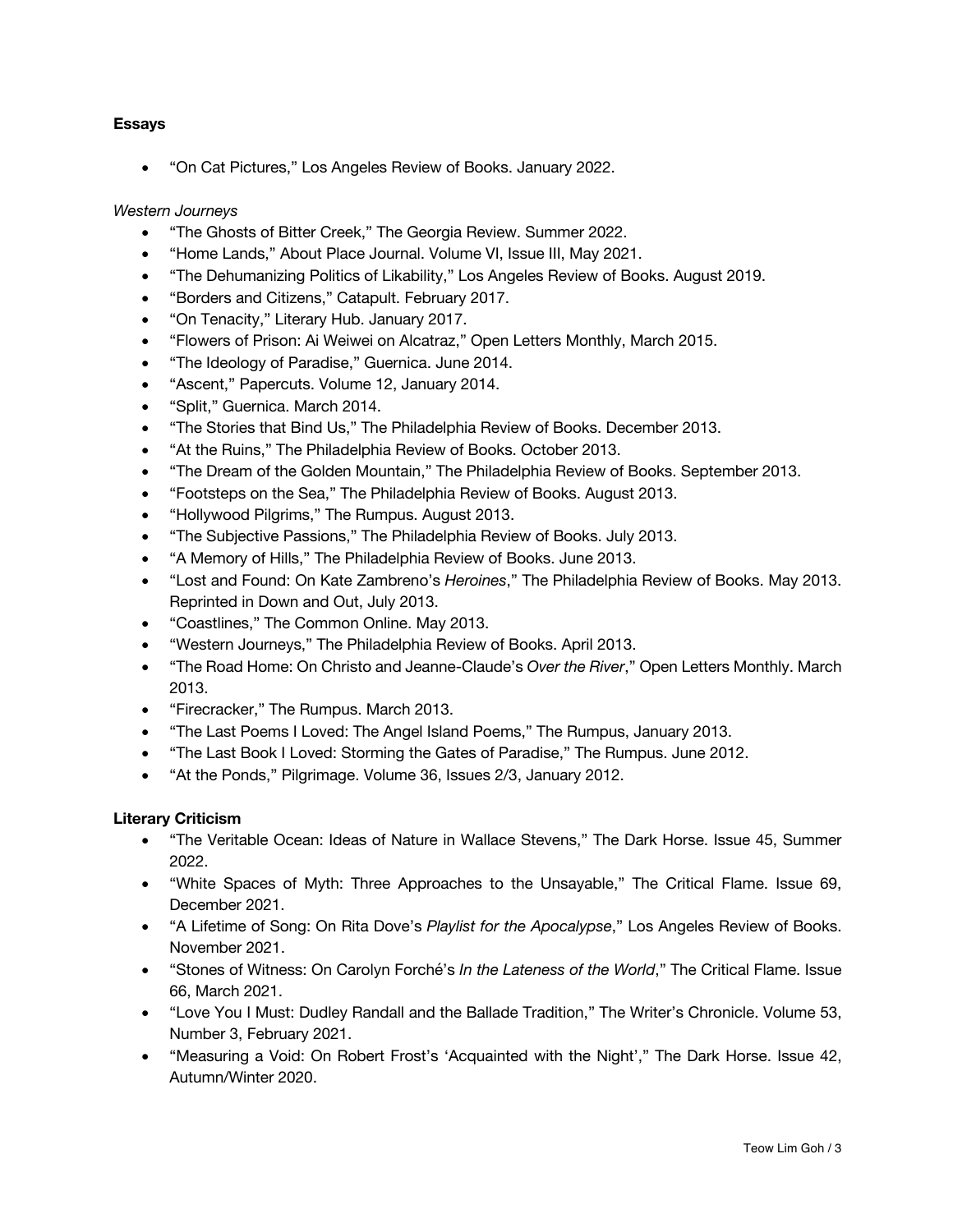- "The Walls Speak: Excavating the Chinese Immigration Experience at Angel Island," Los Angeles Review of Books. January 2019.
- "Lost and Found: On Diane Gilliam Fisher's *Kettle Bottom*," Tin House. Winter Reading 2016, Issue 70. December 2016.
- "Six Lyric Voices of Witness," Open Letters Monthly. January 2015.
- "An Unfolding Elegy: On Jake Adam York," Open Letters Monthly. November 2014.
- "Beyond Thought: On Clarice Lispector," Open Letters Monthly. October 2013. Reprinted in The Scofield, Issue 2.1, Summer 2016.
- "Truth be Told: On Natasha Trethewey," Open Letters Monthly. February 2013.

### **Book Reviews**

- Review of Katie Peterson's *Life in a Field*, Los Angeles Review of Books. October 2021.
- Review of Victoria Chang's *The Boss*, Open Letters Monthly. February 2014.
- Review of Amina Cain's *Creature*, Full Stop. December 2013.
- Review of Rebecca Solnit's *The Faraway Nearby*, Full Stop. June 2013.
- Review of Barrie Jean Borich's *Body Geographic*, Full Stop. March 2013.
- Review of Lidia Yuknavitch's *Dora: A Headcase*, The Lit Pub, September 2012.

#### **Multimedia**

• "Landscapes of a Pandemic," The Normal School. Photo Essay. April 2021.

### **Articles**

- "Grand Mesa," Cross Country Skier. Issue 39.3, Midwinter 2020.
- "Mountains from Molehills: An Amateur's Guide to Cross Country Skiing," Cross Country Skier. Issue 38.2, Winter 2019.

#### **Miscellaneous**

- "Airplane Reading," The Millions. August 2016.
- "The Limits of Charity," Guernica. January 2014.
- "Aquarium," Shadowbox Magazine. Spring 2013.

## **PUBLIC ENGAGEMENTS**

## **Conference Papers & Presentations**

• "Bitter Creek: A Chinese Epic of the American West." John R. Milton Writers Conference, Virtual. September 2021.

## **Panels & Talks**

- Writing through Displacement. Mountain Words Literary Festival, Center for the Arts, Crested Butte, CO. May 2022.
- Order within Chaos: Finding New Forms in Free Verse. AWP 2022, Pennsylvania Convention Center, Philadelphia, PA. March 2022.
- Poetry & Place: A Conversation with Teow Lim Goh and Shin Yu Pai. Montana Book Festival, Virtual. September 2021.
- Truth be Told: Using Research to Inform Your Writing. Mountain Words Literary Festival, Virtual. August 2020.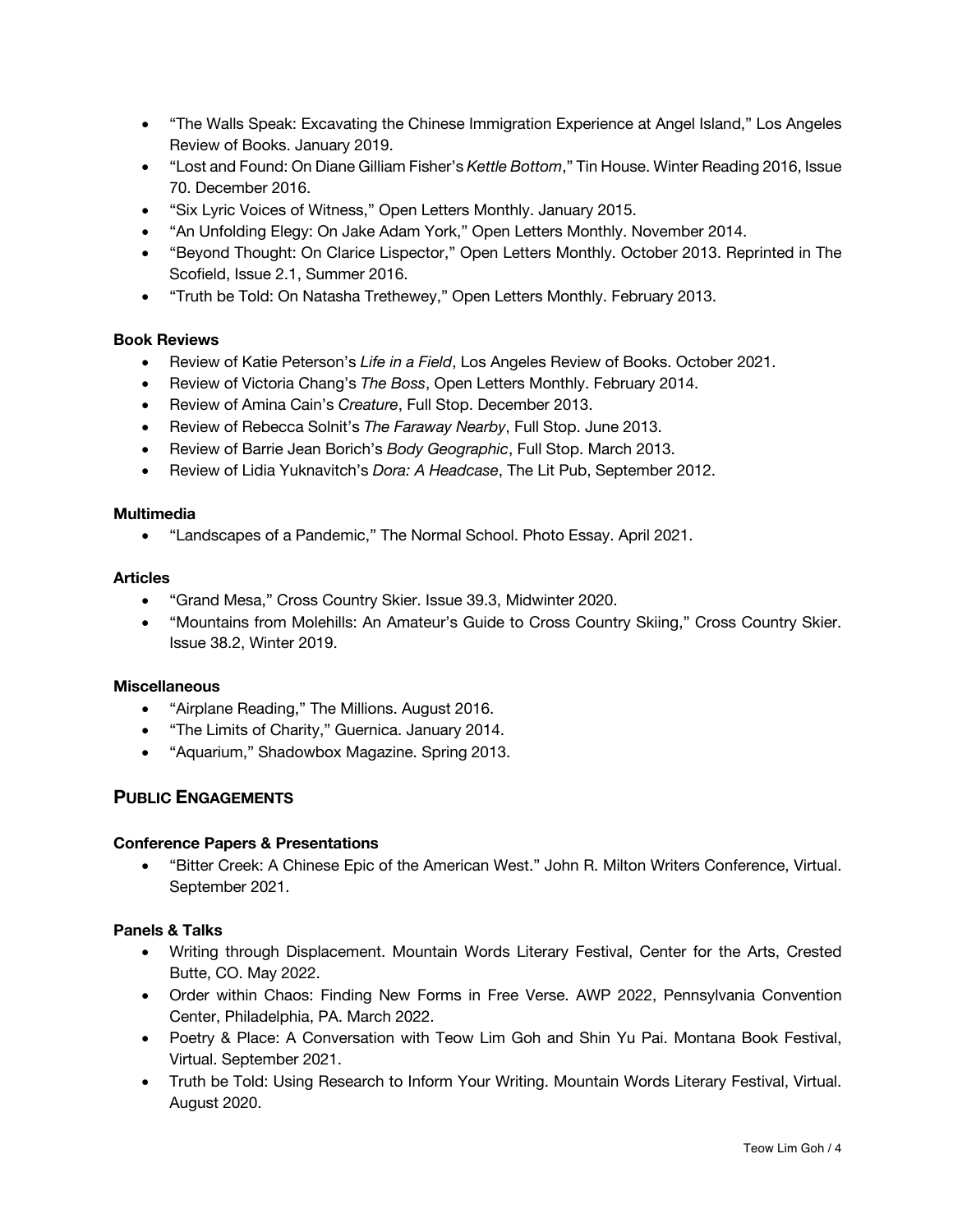• Conversation with Laura Pritchett. ZEE Jaipur Literature Festival @ Boulder, Boulder Public Library, Boulder, CO. September 2018.

## **Workshops, Retreats & Festivals**

- Lit Fest, Craft Seminars (2) and Reading. Lighthouse Writers Workshop, Denver, CO. June 2022.
- Mountain West Literary Festival, Workshop and Reading. Center for the Arts, Crested Butte, CO. May 2022.
- Mountain West Kundiman Retreat, Workshop and Reading. University of Utah, Salt Lake City, UT. May 2022.
- Lit Fest, Craft Seminar and Reading. Lighthouse Writers Workshop, Denver, CO. June 2021.
- Workshop and Reading. Center for the Arts/Townie Books, Crested Butte, CO. March 2020.
- Lit Fest, Craft Seminar. Lighthouse Writers Workshop, Denver, CO. June 2018.
- New Orleans Poetry Festival, Reading. Café Istanbul, New Orleans, LA. April 2017.
- Litquake, Off the Richter Scale Reading. Mechanics Institute, San Francisco, CA. October 2016.

### **Readings**

- AWP Offsite Reading: Prefunk Party with Rigorous, Dialogos, Unlikely Books, and River Writers. Strangelove's, Philadelphia, PA. March 2022.
- Unlikely Books Reading, Virtual. February 2022.
- Poetry Reading, John R. Milton Writers Conference, Virtual. September 2021.
- About Place Journal, Geographies of Justice Reading. Virtual. August 2021.
- Featured Reader, Open Mic Night. Gunnison Arts Center, Gunnison, CO. July 2021.
- 2021 Diode Editions Chapbook Launch. Virtual. June 2021.
- Literally Crawling: Reading with Unchaste Readers. Virtual. November 2020.
- AWP Offsite Reading: Happy Hour with Corporeal Writing. Corporeal Center, Portland, OR. March 2019.
- AWP Offsite Reading: Krewe de Louisiane & Friends with Lavender Ink and River Writers. The Big Legrowlski, Portland, OR. March 2019.
- AWP Offsite Reading: No Fair/Fair with Diode. Outlet, Portland, OR. March 2019.
- Reading with Jennifer Hancock. Lithic Bookstore and Gallery, Fruita, CO. November 2018.
- At the Inkwell Reading Series. BookBar, Denver, CO. January 2018.
- What/Where Reading Series #2. Naropa University, Boulder, CO. September 2017.
- SoCo Reading Series. Songbird Cellars, Pueblo, CO. April 2017.
- World Poetry Day Celebration. The Clocktower Cabaret, Denver, CO. March 2017.
- Open Bard Poetry Series. Sherbino Theater, Ridgway, CO. March 2017.
- Writers Resist. Lighthouse Writers Workshop, Denver, CO. January 2017.
- Burnt Tongue 18. Crush Bar, Portland, OR. November 2016.
- Denver Lit Crawl. Tennyson Street, Denver, CO. September 2016.
- Lit Fest Speakeasy Reading. Lighthouse Writers Workshop, Denver, CO. June 2016.
- Reading with Kierstin Bridger. Innisfree Poetry Bookstore & Café, Boulder, CO. June 2016.
- First Saturday Poetry Series. BookBar, Denver, CO. June 2016.
- Assembly: A Reading Spotlighting Asian Pacific Islanders in the Literary World. Lighthouse Writers Workshop, Denver, CO. May 2016.
- Book Launch Party and Reading. Lighthouse Writers Workshop, Denver, CO. May 2016.
- Reading with Robert Garner McBrearty. BookBar, Denver, CO. April 2016.
- Women Write the Rockies and Beyond. Arapahoe Community College, Littleton, CO. March 2016.